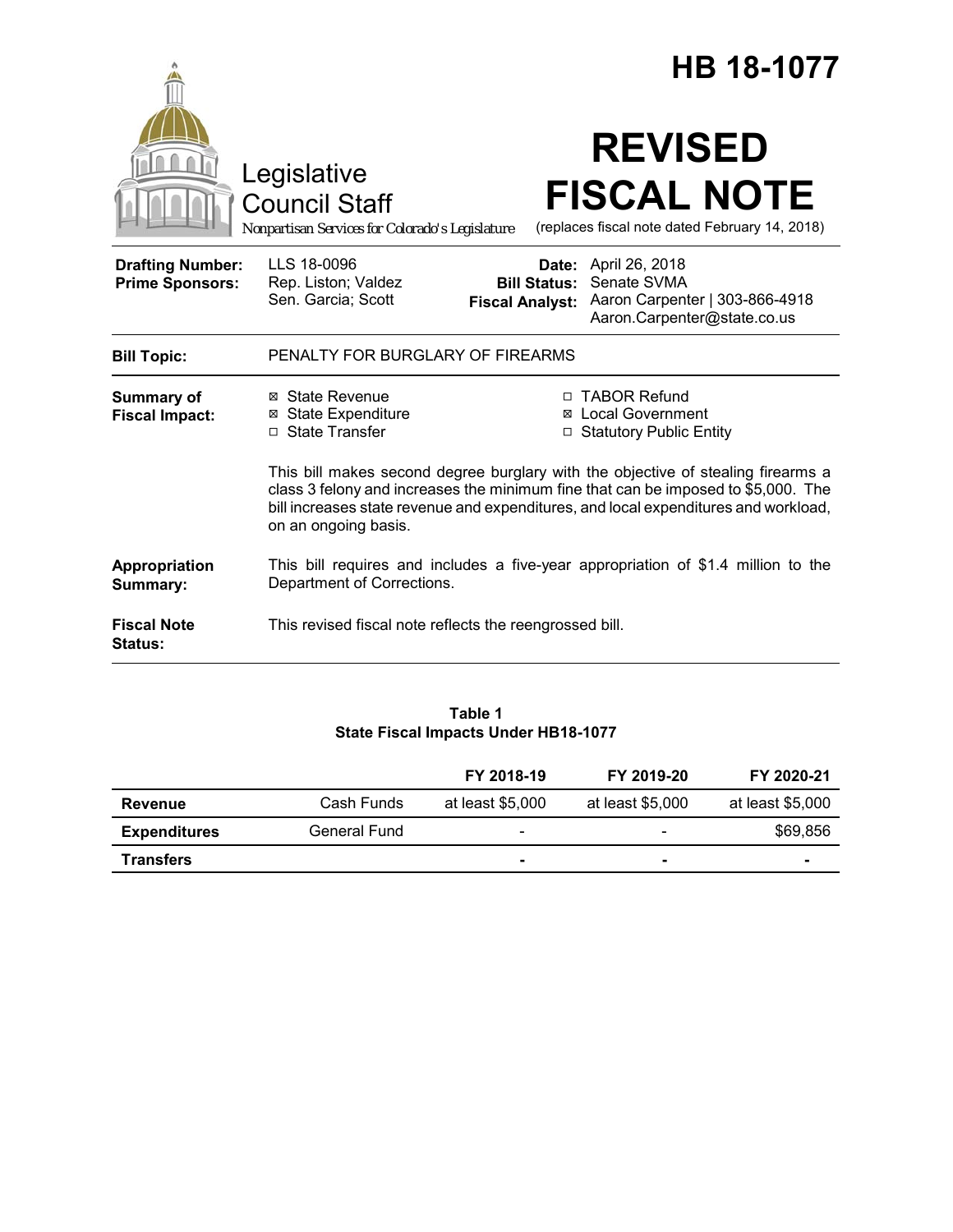April 26, 2018

## **Summary of Legislation**

This bill enhances the sentence for second degree burglary from a class 4 felony to a class 3 felony if the objective of the burglary is the theft of one or more firearms or ammunition. The bill allows the courts to impose a fine of \$5,000 to \$750,000 for an individual convicted of second degree burglary with the objective of stealing a firearm or ammunition.

## **Comparable Crime**

Legislative Council Staff is required to include certain information in the fiscal note for any bill that creates a new crime, changes the classification of an existing crime, or changes an element of the existing crime that creates a new factual basis for the offense. This bill changes the element of an existing crime by making burglary of a firearm or ammunition a class 3 felony. From January 2015 to January 2018, 4,043 people were sentenced for committing second degree burglary. Of that number, 3,524 were male, 517 were female, and 2 where gender was not identified. Demographically, 3,053 were Caucasian, 599 were African American, 306 were Hispanic, 39 were Asian, 21 were American Indian, 23 were other, and 2 where race was not identified. Under current law, second degree burglary is a class 4 felony unless the burglary was of a dwelling or the objective was to steal a controlled substance lawfully kept within a building, then it is a class 3 felony. For informational purposes, of the 4,043 people sentenced for committing second degree burglary, 1,112 were charged with a class 3 felony. The Bureau of Alcohol, Tobacco, Firearms and Explosives reported that in 2016, there were 237 guns stolen in Colorado. According to the U.S. Attorney's Office, there were 12 individuals charged with stealing a firearm or ammunition in Colorado, in 2017. Based on this and information provided by the Colorado District Attorney's Council, the fiscal note estimates that in one year, there are 18 cases of second degree burglary with the objective of stealing a firearm or ammunition that would be a class 3 felony under this bill.

# **Assumption**

The fiscal note assumes that although the bill takes effect upon the signature of the Governor, no impact will occur in the first year due to the amount of time required for criminal filing, trial, disposition and sentencing of each case. If impacts arise in the first year, this analysis assumes the DOC will request any required appropriations through the annual budget process.

### **State Revenue**

Beginning in FY 2018-19, this bill is anticipated to increase state revenue by at least \$5,000 per year.

**Criminal fines.** The bill is anticipated to increase state revenue by at least \$5,000 per year, credited to the Fines Collection Cash Fund in the Judicial Department. The bill makes the fine penalty for a class 3 felony offense, with the objective of stealing a firearm or ammunition, \$5,000 to \$750,000. Under current law, second degree burglary with the objective of stealing a firearm or ammunition is a class 4 felony with a fine ranging between \$2,000 to \$500,000. Because the courts have the discretion of incarceration, imposing a fine, or both, the precise impact to state revenue cannot be determined, but is expected to be at least \$5,000 because of the number of cases and the increase in minimum fine.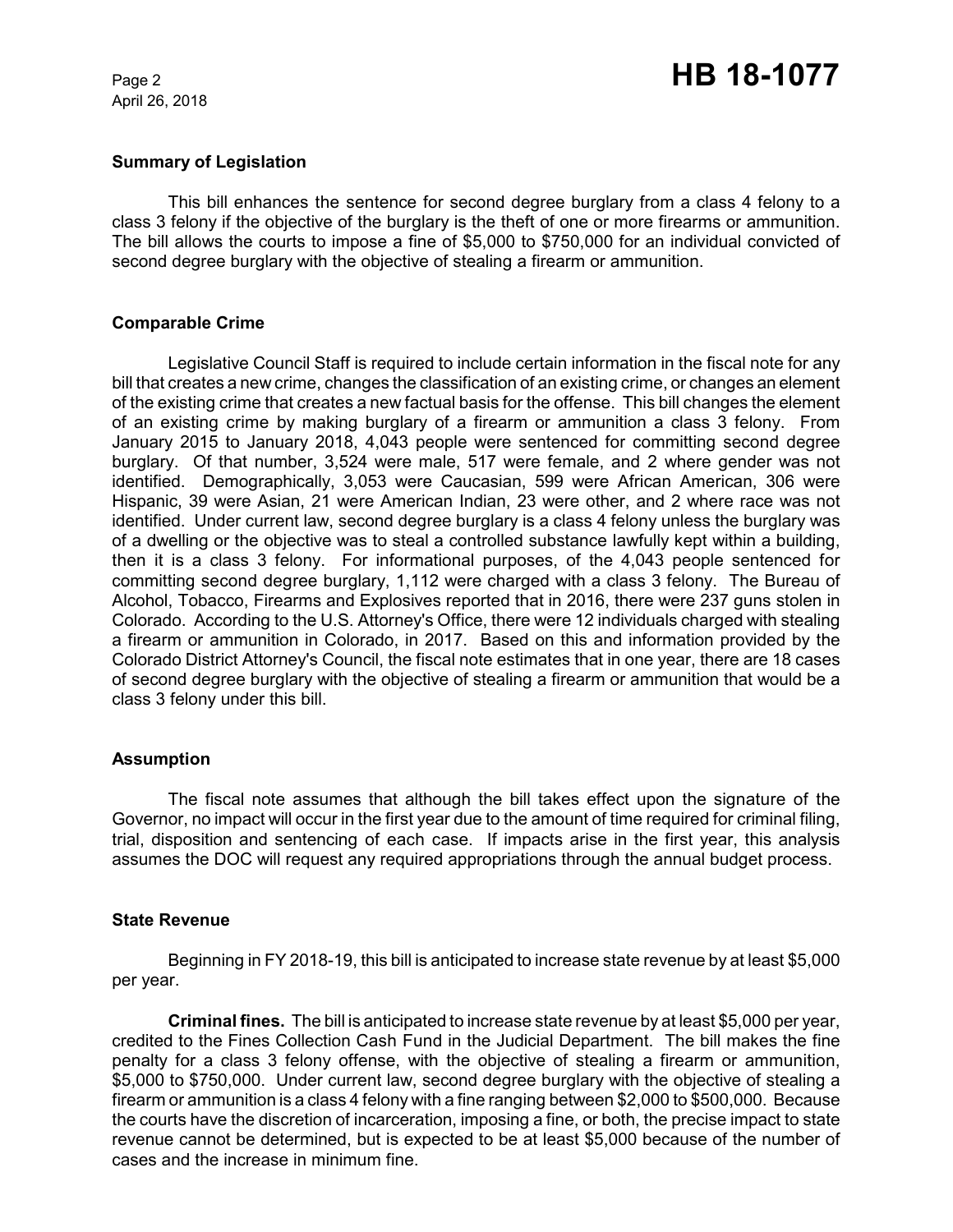April 26, 2018

## **State Expenditures**

Beginning in FY 2018-19, this bill increases workload and state expenditures in the Judicial Department and agencies that provide representation to indigent persons, including the Office of the State Public Defender and the Office of the Alternate Defense Counsel. It is also expected to increase state General Fund expenditures in the Department of Corrections (DOC), as discussed below.

**Judicial Department.** From January 2016 to January 2018, trial courts saw about 8,000 cases filed with at least one charge of second degree burglary. The bill is not expected to increase the amount of second degree burglary cases but may see an increase of workload from an increase of litigation due to the higher charge. Probation costs may also increase to the extent that individuals sentenced to probation will be on it for a longer period. Any cost or workload increases can be accomplished within existing appropriations.

**Agencies providing representation to indigent persons.** Workload and costs for the Office of the State Public Defender and the Office of the Alternate Defense Counsel (ADC) may increase under the bill. More serious charges increase case length, case costs, and are more likely to go to trial. To the extent this occurs, this analysis assumes the affected offices will request an increase in appropriations through the annual budget process. For informational purposes, the average cost to the ADC for a felony 4 case is \$1,320 and the average cost for a felony 3 case is \$2,414.

**Department of Corrections.** This bill increases prison bed and parole costs for the DOC by \$1.4 million for a five-year period with impacts beginning in FY 2020-21, as discussed below.

**Prison beds.**This bill is anticipated to increase state General Fund expenditures for the DOC by an estimated \$1.4 million for a five-year period with impacts beginning in FY 2020-21. This increase assumes at least 18 offenders will be sentenced to prison for a class 3 felony every year and have an average length of stay of 74.9 months instead of 33.9 months for a class 4 felony. Table 2 shows the estimated cost of the bill over the next five fiscal years.

|                   | <b>Inmate Bed Impact</b> | <b>Operating Cost</b> |
|-------------------|--------------------------|-----------------------|
| FY 2018-19        | 0                        | \$0                   |
| FY 2019-20        | 0                        | \$0                   |
| FY 2020-21        | 3.17                     | \$69,856              |
| FY 2021-22        | 21.17                    | \$467,144             |
| FY 2022-23        | 39.17                    | \$864,432             |
| <b>Total Cost</b> | 63.51                    | \$1,401,432           |

## **Table 2 Prison Costs Under HB 18-1077**